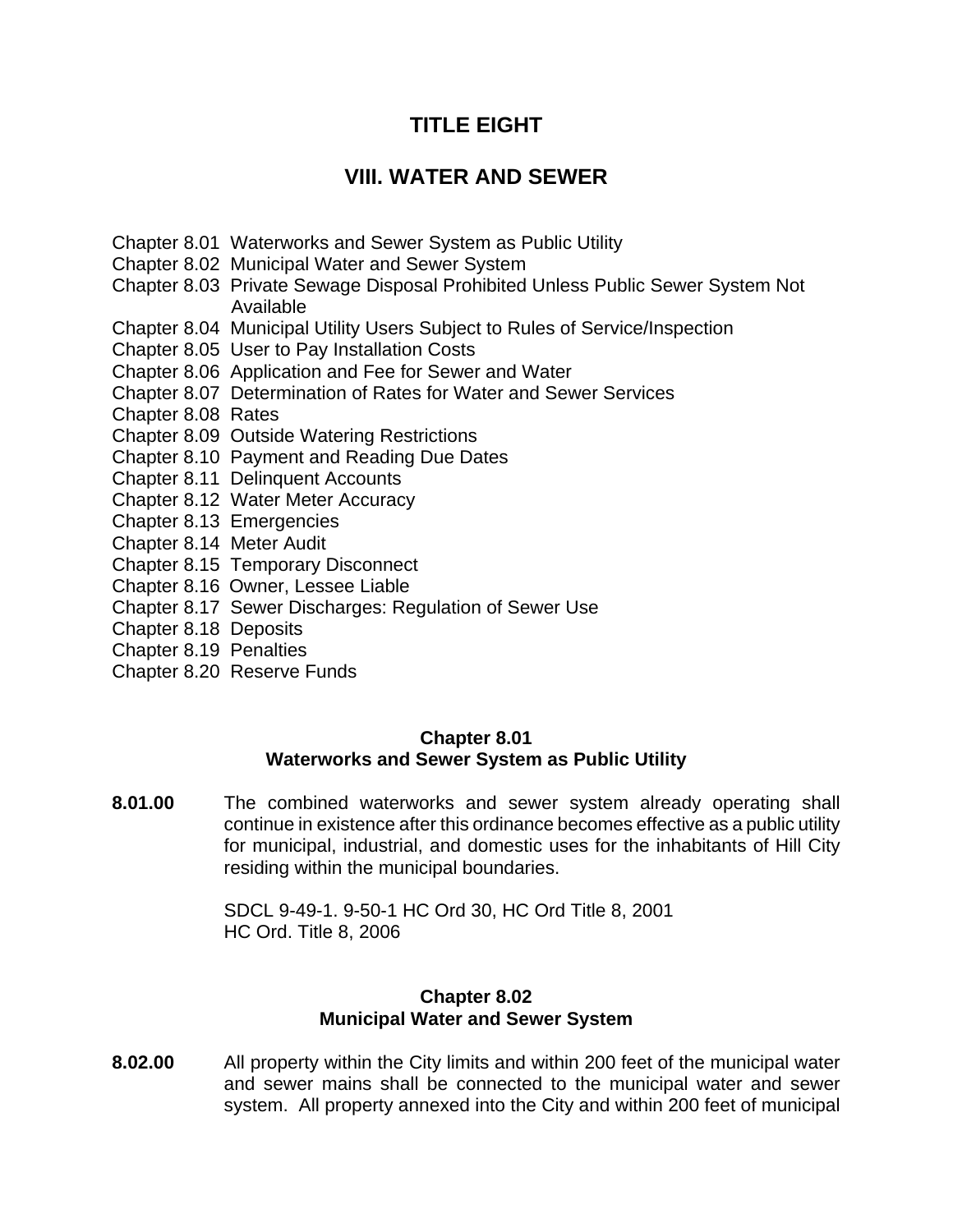water and sewer mains shall likewise be connected to the municipal water system as soon as structures are located thereon.

HC Ord. (1991) HC Ord. Title 8, 2001 HC Ord. Amendment (2004) HC Ord. Title 8, 2006 HC Ord. Title 8.02 Amended, 03-09-09

#### **Chapter 8.03 Private Sewage Disposal Prohibited Unless Public Sewer System Not Available**

**8.03.00** Construction or use of privies, septic tanks and other facilities for the disposal of sewage shall be prohibited within Hill City except if the public sewer system is more than 200 feet from the lot line of property owners, said owner may utilize a septic system provided said system complies with SDCL 34A-2- 108 and acts amendatory thereto.

> Owners of all buildings or their properties in Hill City shall be required at their own expense to install suitable toilet facilities and to connect such facilities directly to the proper municipal sewer main in accordance with this title provided the sewer main is within two hundred (200) feet of the property line. All installations shall meet the approval of the state plumbing inspector and comply with the state plumbing regulations.

> After property has been annexed to the City, said property owners shall be required at their own expense to install suitable toilet facilities and to connect such facility directly to the proper municipal sewer main in accordance with this title as soon as structures are added to said property provided the sewer main is within 200 feet of the property line. All installations shall meet the approval of the state plumbing inspector and comply with the state plumbing regulations.

HC Ord 35 HC Ord Title 8, 2001 HC Ord 8.03 Amended 2001 HC Ord 8.03 Amended 2002 SDCL 9-48-53; 34A-2-108 HC Ord 8.03 Amended 2004 HC Ord Title 8, 2006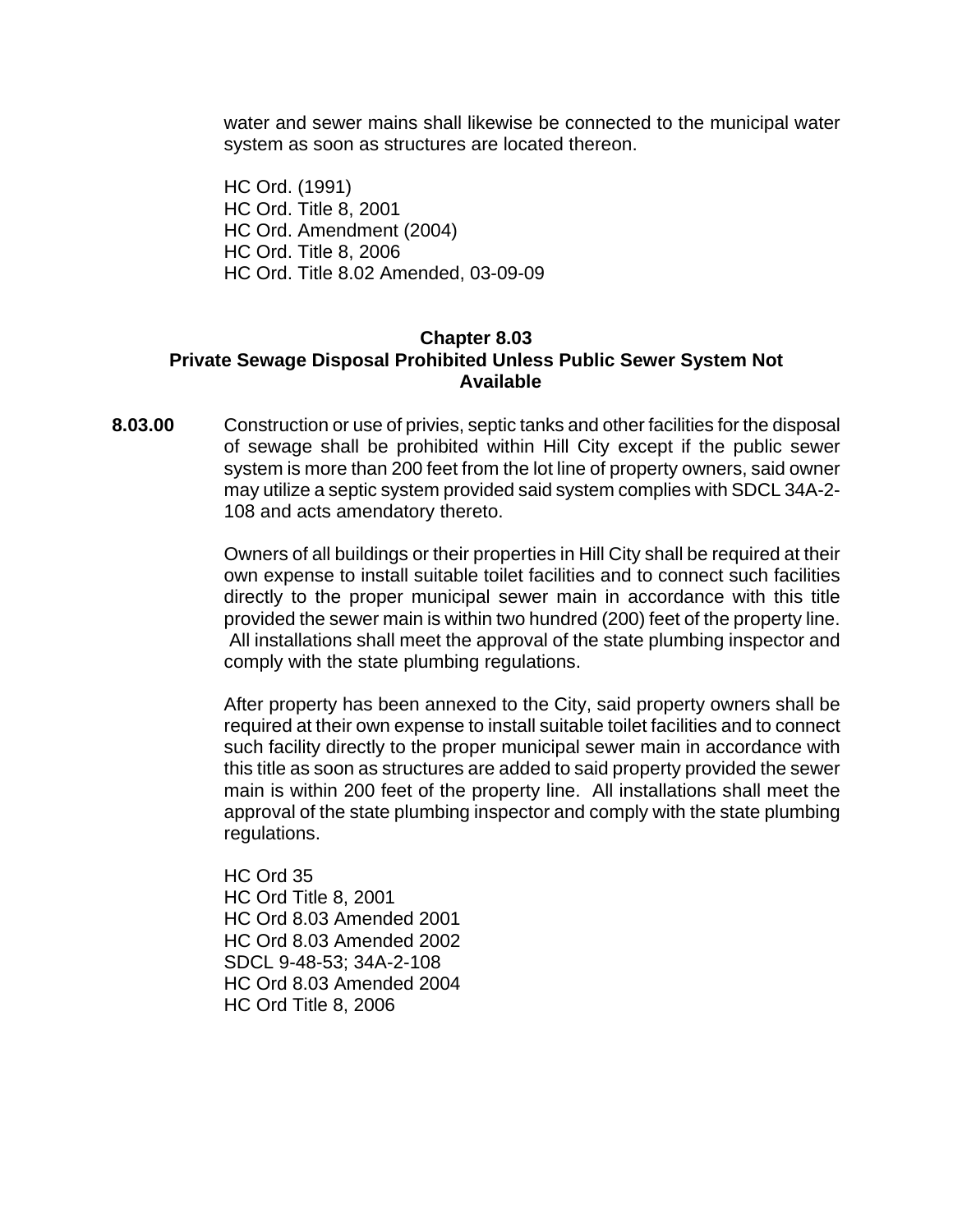#### **Chapter 8.04 Municipal Utility Users Subject to Rules of Service/Inspection**

**8.04.00** The public works superintendent shall inspect all sewer and water installation from the street to the residence or building served prior to the improvements being covered to ensure compliance with this title. The public works superintendent shall issue a letter of compliance or non-compliance after inspection.

> HC Ord 35 HC Ord Title 8, 2001 HC Ord Title 8, 2006

#### **Chapter 8.05 User to Pay Installation Costs**

**8.05.00** The cost of original installation of all pipes and plumbing between the municipal service mains and the user's curb stop and all extensions thereto and any sewer and water lines shall be borne by the user entirely. All such plumbing and service installations shall at all times be subject to inspection by the City. Upon final inspection of the installation, the service line and curb stop located in the public right of way and meter pit shall become the property of the municipality.

> If the City finds repairs necessary from the service main and the user's curb stop, the repairs shall be made by the municipality provided the curb stop is within one foot of the user's lot line and also provided the repairs are not necessitated because of the negligence of the user. It is understood the municipality shall be responsible for the repairs as stated in order to preserve the street and sewer and water systems of the City.

> It shall be mandatory for all service lines connected to the municipal water service to be metered. The City will furnish a meter and remote readout for up to a 1" line; for any line over 1" the difference in cost for a City approved meter and remote readout shall be paid by the property owner. Manufactured meter pits shall be required for all new construction.

> The cost of installation is the responsibility of the property owner. If a meter or remote readout is damaged or destroyed due to negligence or carelessness, the cost of replacement shall be paid by the property owner.

> Meters shall be placed in a location that is easily accessible for meter reading. The meter remote readout shall be attached to the meter at the time of the meter installation and mounted to the outside of the building at a location that is easily accessible for remote reading. It is the responsibility of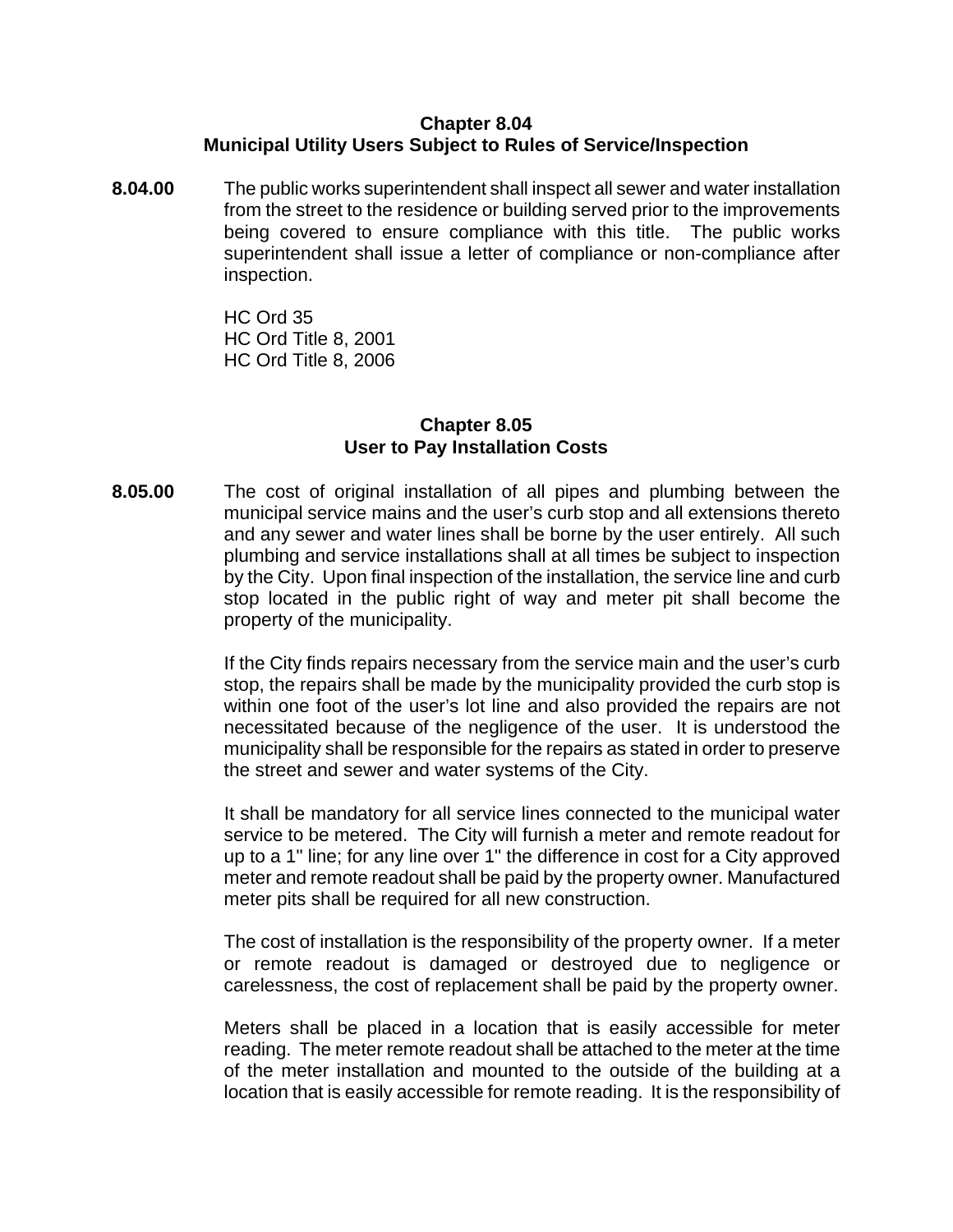the property owner to notify the finance office of the date of installation and the location of the meter and the remote readout.

HC Ord 35 (1999) HC Ord Title 8, 2001 HC Ord Title 8, 2006

#### **Chapter 8.06 Application and Fee for Sewer and Water**

**8.06.00** Any person desiring water and/or sewer service for residential, church, or commercial property shall apply for connection on a form provided by the municipality. The application shall be filed with the City finance office with the designated tapping fees established by resolution and adopted by council. The fee shall entitle the applicant to connect with the water and/or sewer main at the applicant's expense. The connection shall be made under the supervision of the public works superintendent and inspected as herein provided.

> HC Ord Title 8, 2001 HC Ord Title 8, 2006

## **Chapter 8.07 Determination of Rates for Water and Sewer Services**

**8.07.00** Rates to pay for all services and benefits furnished by the municipal water and sewer system shall be set by the governing body as provided by statute (SDCL 9-47-1; SDCL 9-48-2) and produce sufficient gross receipts to pay all costs, charges, maintenance, and depreciation. The governing body is authorized to change rates, charges, and rentals as provided by statute when necessary to cover the cost of operation.

> HC Ord. Title 8, 2001 Amended Ord. 8.07, 2-13-06; HC Ord. Title 8, 2006

## **Chapter 8.08 Rates**

**8.08.00** Owners or occupants of property connected to municipal water and/or sewer systems shall pay for services rendered at a rate established by resolution and adopted by council.

Rates for the sale of bulk water shall be established by resolution and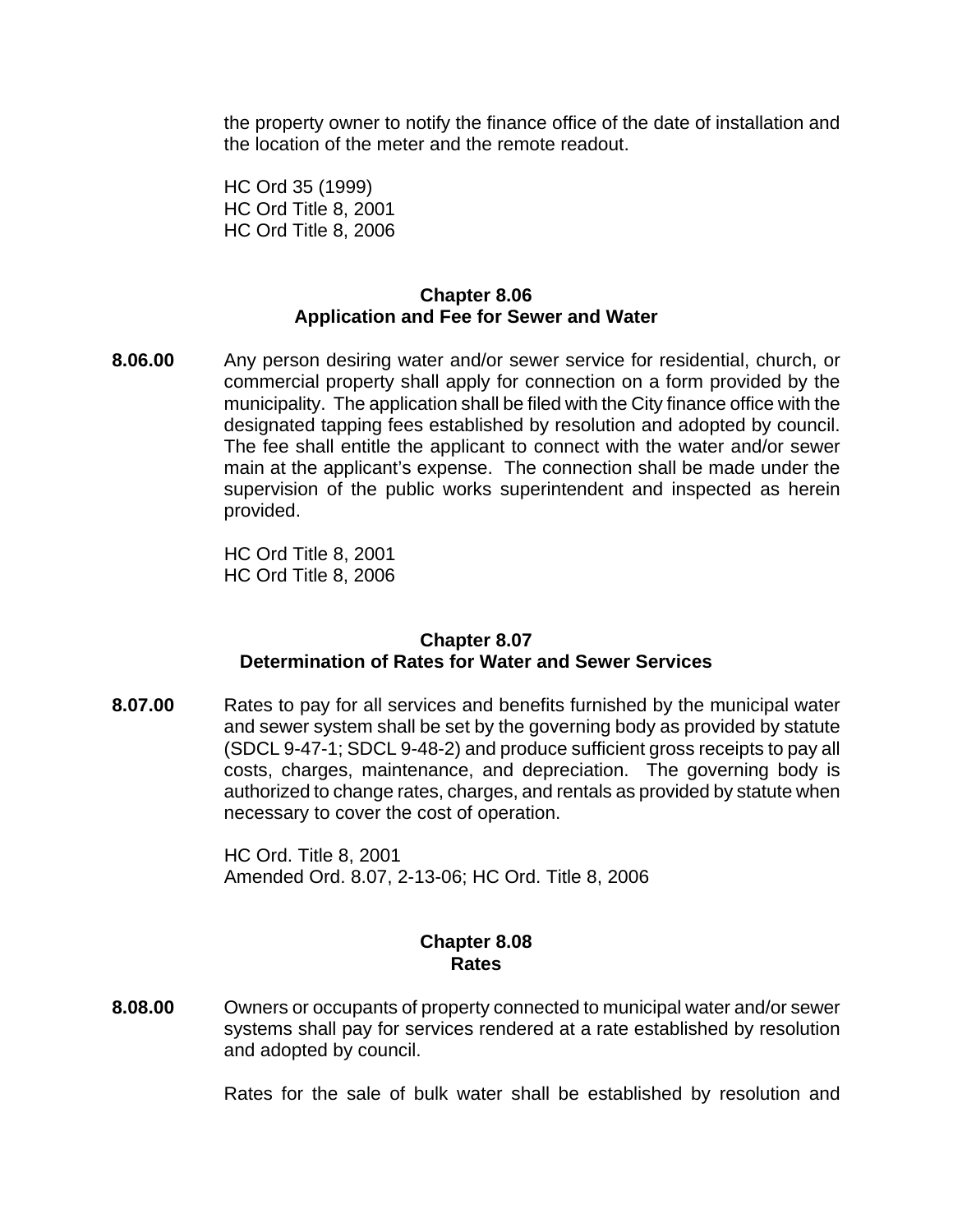adopted by council.

HC Ord. Title 8, 2001; Amended 8.08, 2-13-06; HC Ord Title 8, 2006; HC Ord. Title 8.08 Amended, 03-09-09

#### **Chapter 8.09 Outside Watering Restrictions**

**8.09.00** Outside watering of lawns and gardens by any form of sprinkler (not hand watering) by anyone connected to the Hill City water system shall be allowed only during the time prescribed and published by the City Council.

> A violation of this ordinance shall be a Class II misdemeanor. Each incident will be considered non-compliance and the person or persons violating the water restrictions shall be fined an amount established by resolution and adopted by council.

> Upon issuance of a third violation of this ordinance within a calendar year, water service shall be immediately disconnected. Water service shall not be resumed until after an agreement to comply with the water restrictions is signed by the person or persons in violation and payment of all charges is made. Violating accounts are subject to disconnect and reconnect fees.

> Property with new sod or grass seed may water beyond the prescribed time established by City Council, but only upon notifying the finance office of the watering needs. Any other variance to the watering restrictions must be requested and submitted in writing and approved by the City Council.

HC Ord. Title 8, 2001 HC Ord. Title 8, 2006

#### **Chapter 8.10 Payment and Reading Due Dates**

**8.10.00** It is the responsibility of customers to remit the amount due for the prior month's water and/or sewer services and to report their water meter reading to the Hill City finance office by the eleventh day of each month. If the eleventh day of the month falls on a weekend or holiday, all remittances and readings are due the following workday.

> If the amount due for water and/or sewer services is not paid in full by the eleventh of each month, the account shall become delinquent and a ten per cent (10%) penalty fee shall be added.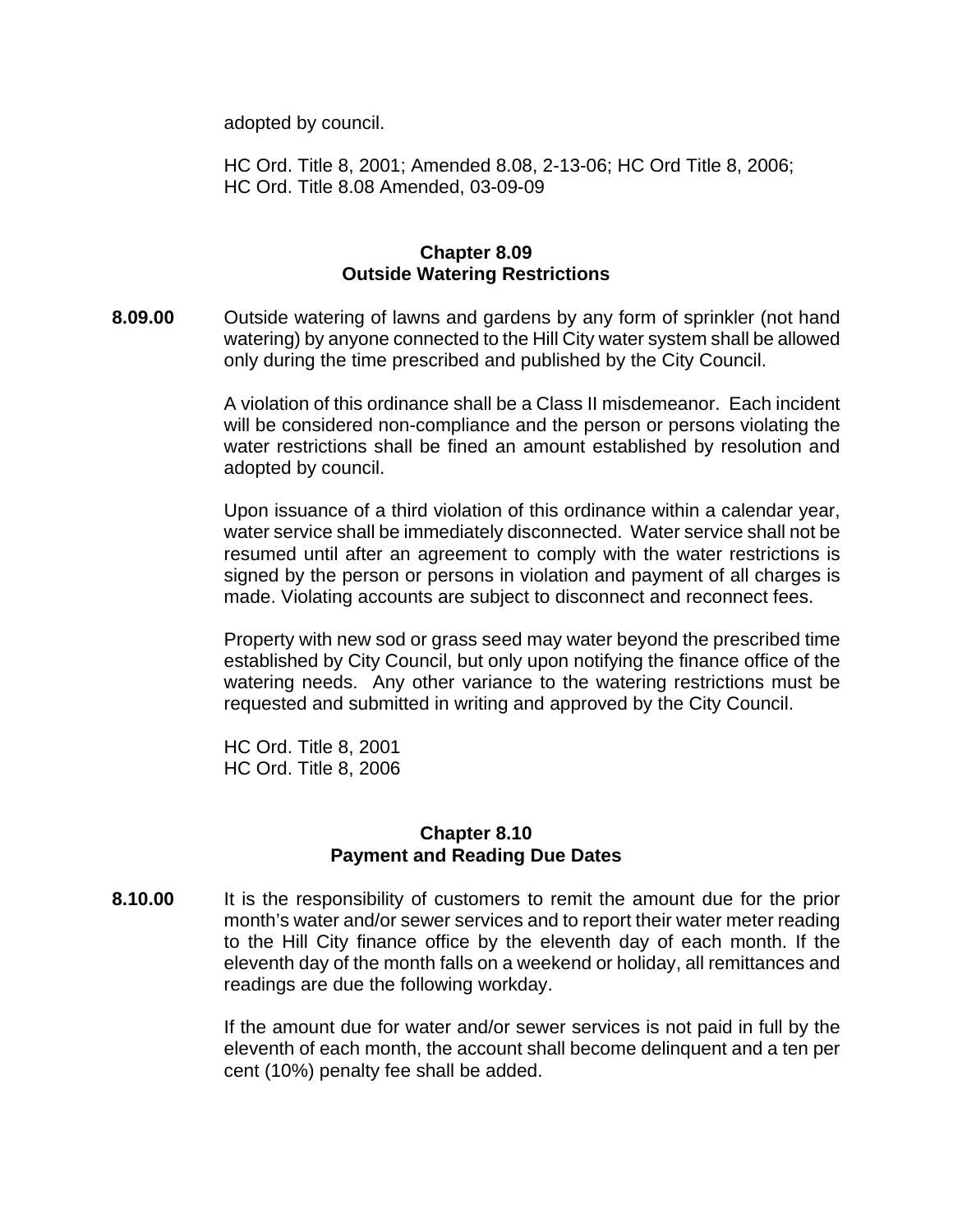If the meter reading is not submitted by the eleventh of each month, the usage shall be estimated based on prior utilization and a fee shall be assessed in the amount established by resolution and adopted by council. If the meter reading is not submitted for two or more consecutive months, the meter shall be read by the City and an additional fee established by resolution and adopted by council shall be charged for this service.

Customers may request arrangements for late payment of the water and/or sewer bill. The finance officer or designee shall review the request and shall have the authority to approve or deny the proposal. Late penalties shall not be assessed on accounts with an approved late payment arrangement, unless the terms of the arrangement are not fulfilled. Payment arrangements on already delinquent accounts shall include all applicable late penalties.

 HC Ord. Title 8.10, 1-21-03 HC Ord. Title 8, 2006

#### **Chapter 8.11 Delinquent Accounts**

**8.11.00** Payments not received by the finance office prior to the eleventh day of each month shall be considered delinquent and subject to disconnect. An evaluation of delinquent accounts shall be made and disconnect notices prepared and delivered. The customer shall be notified with a disconnect notice if the delinquent account is not paid in full within ten (10) days of the date of the notice, the water service shall be disconnected.

> When the service has been disconnected, it shall not be turned on until all back charges, a delinquent account deposit, and a disconnect/reconnect fee shall have been paid.

> Disputed charges shall be submitted in writing to the finance officer. The finance officer is authorized to correct any error in the account. The customer shall be given an opportunity to appeal the decision of the finance officer to the City Council. All appeals on disputed charges must be made within thirty (30) days of the decision of the finance officer and shall be brought before the City Council at the next available regularly scheduled meeting. Water service shall be continued until the appeal is heard.

#### **Chapter 8.12 Water Meter Accuracy**

**8.12.00** If there is compelling evidence the meter and/or remote readout are not accurately measuring usage, a water customer may request the meter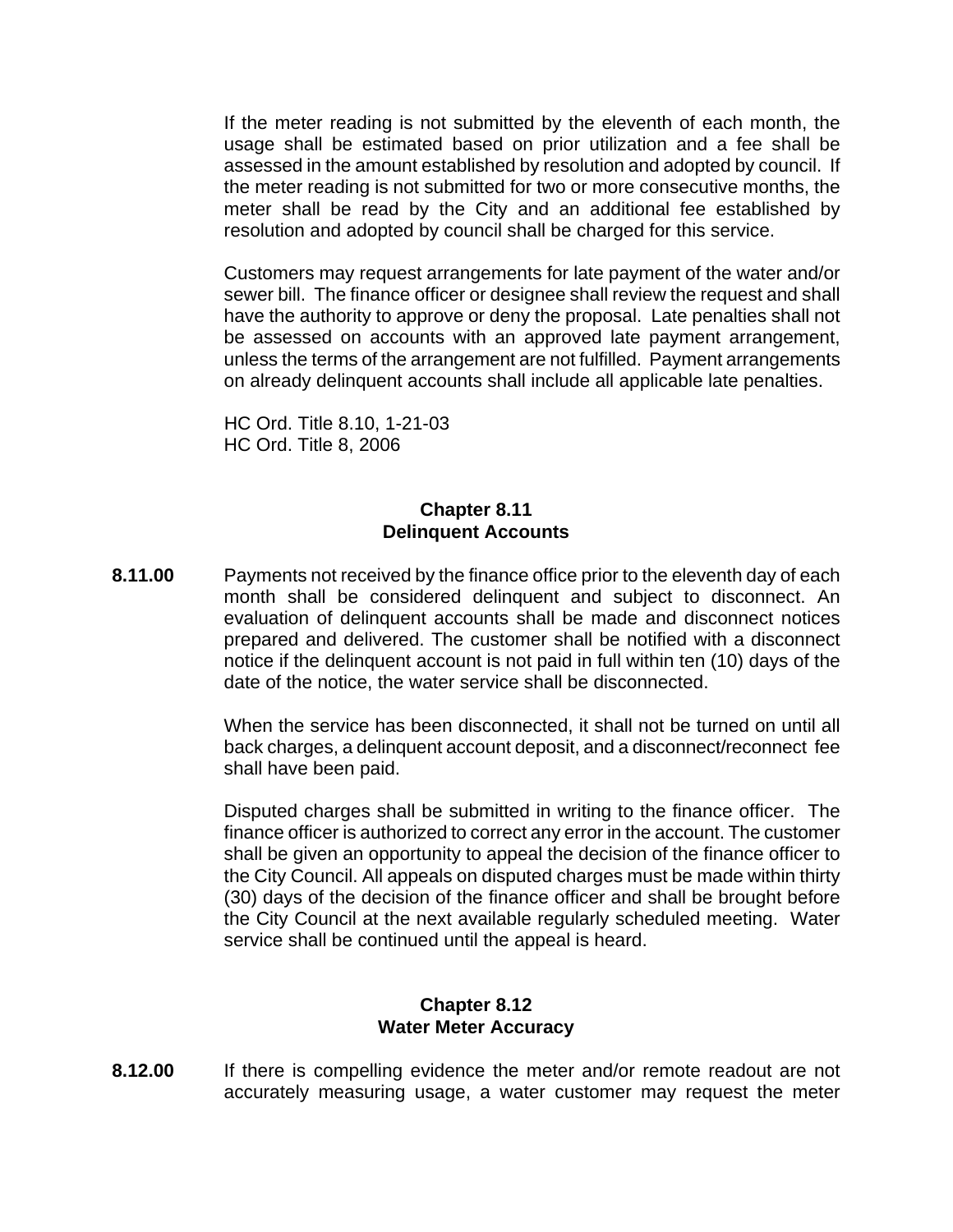and/or the remote be replaced. Replacement of meters shall be at the discretion of City personnel. If it is determined by City personnel the meter and/or remote are not accurately measuring usage, the finance officer shall investigate if any abatement of previously billed charges is necessary. The finance officer is authorized to make appropriate and necessary abatement adjustments to correct the erroneous meter readings.

#### **Chapter 8.13 Emergencies**

**8.13.00** If an emergency exists, municipal water use within the City of Hill City may be immediately restricted effective upon an order by the Mayor of Hill City. Such order shall be reviewed at the next regularly scheduled council meeting by the City Council.

The Mayor may order the following:

- **a.** No water shall be used for commercial or personal car washing.
- **b.** All lawn and garden watering shall cease.
- **c.** All washing of sidewalks, streets and driveways shall cease.
- **d.** The filling of swimming pools, both commercial and private, including both permanent and temporary pools shall cease.

A violation of this ordinance shall be a Class II misdemeanor and subject to a fine established by resolution and adopted by council. Each incident is a separate violation subject to the penalty.

HC Ord. Title 8, 2001, HC Ord. Title 8, 2006

## **Chapter 8.14 Meter Audit**

**8.14.00** All meters shall be audited at least twice per year.

HC Ord Title 8, 2001, Amend 8.10 and 8.11.01, 1-21-03, HC Ord. Title 8, 2006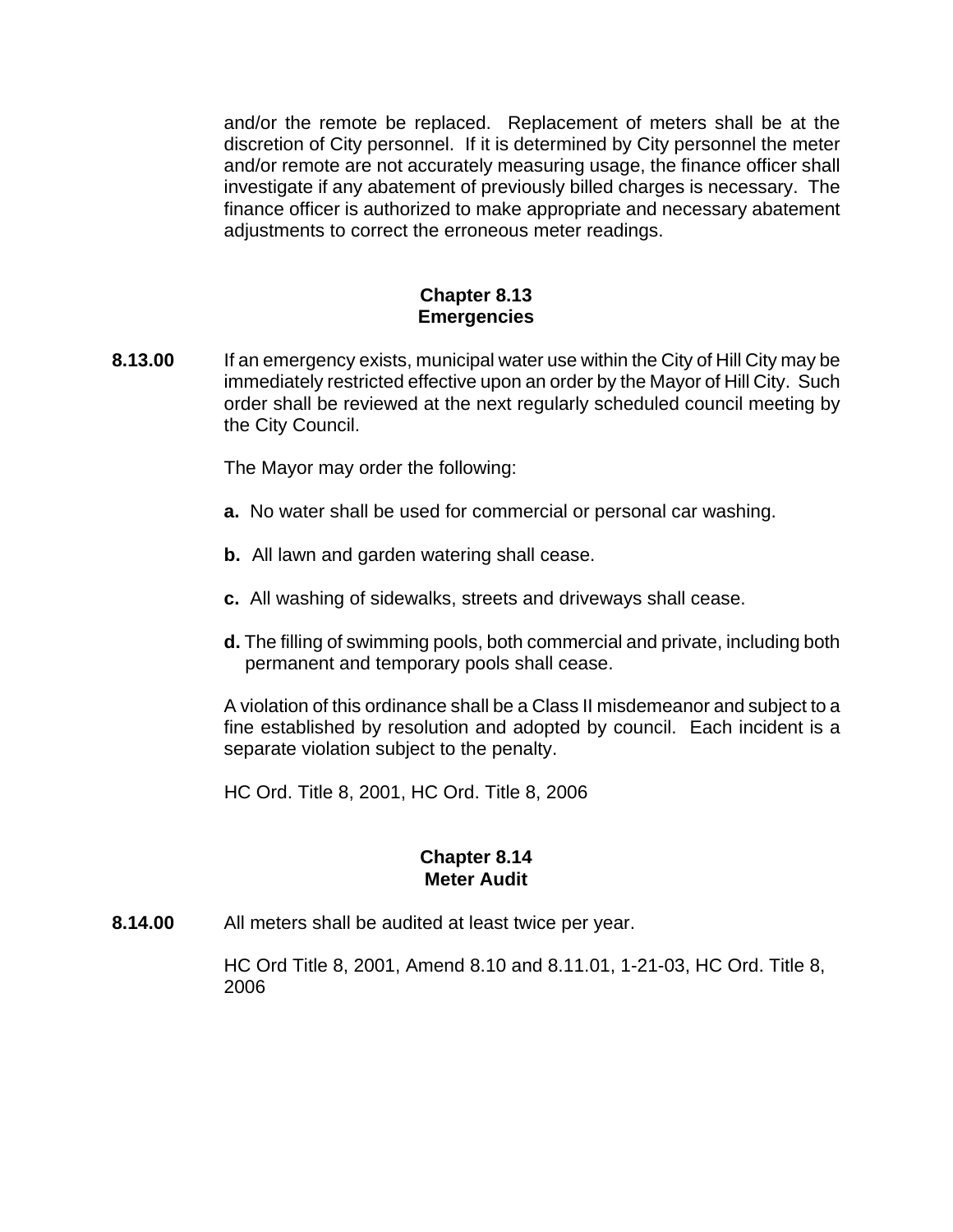#### **Chapter 8.15 Temporary Disconnect**

**8.15.00** If a water customer desires the service to be temporarily disconnected, a fee established by resolution and adopted by council shall be charged. A separate, but equal fee shall be charged for the water service to be reconnected.

HC Ord Title 8, 2001, HC Ord. Title 8, 2006

#### **Chapter 8.16 Owner, Lessee Liable**

**8.16.00** The renter or lessee of private property shall be liable to the City of Hill City for the rates of all water and/or sewer. If said renter or lessee fails to pay said rates, the owner of said property shall be liable for making payment in full.

HC Ord. Title 8, 2001, HC Ord Title 8, 2006

#### **Chapter 8.17 Sewer Discharges: Regulation of Sewer Use**

**8.17.00** It shall be unlawful for any person to discharge or cause to be discharged into any waste water sewer, any polluted waters such as storm water, surface water, groundwater, roof runoff, subsurface drainage, or evaporated cooling water.

HC Ord. Title 8, 2001, HC Ord Title 8, 2006

#### **Chapter 8.18 Deposits**

**8.18.00** All owners or occupants using municipal water and/or sewer services, including but not limited to, homes, commercial, and industrial facilities shall pay an account deposit in the amount established by resolution and adopted by council before commencement of service or continuation of service to a new party in a unit already served. The deposit shall be returned or applied to the account when use is terminated.

> Owners may install separate meters in meter pits for use of water not contributing to sewer flow and charged at the water rate per gallon. Installation of additional meters shall be in compliance with existing national